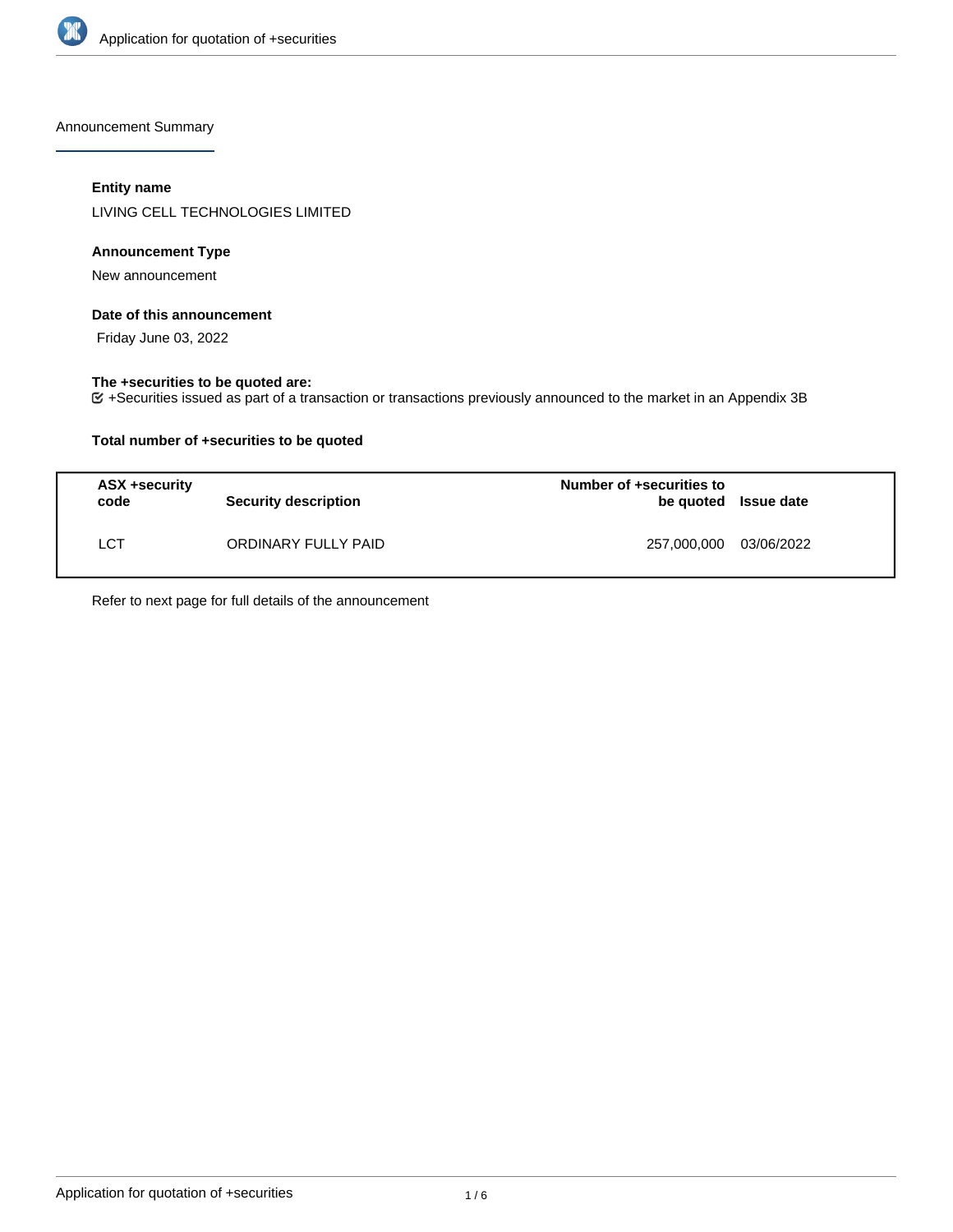

Part 1 - Entity and announcement details

# **1.1 Name of entity**

LIVING CELL TECHNOLOGIES LIMITED

We (the entity named above) apply for +quotation of the following +securities and agree to the matters set out in Appendix 2A of the ASX Listing Rules.

**1.2 Registered number type** ABN

**Registration number** 14104028042

**1.3 ASX issuer code LCT** 

**1.4 The announcement is**

New announcement

## **1.5 Date of this announcement**

3/6/2022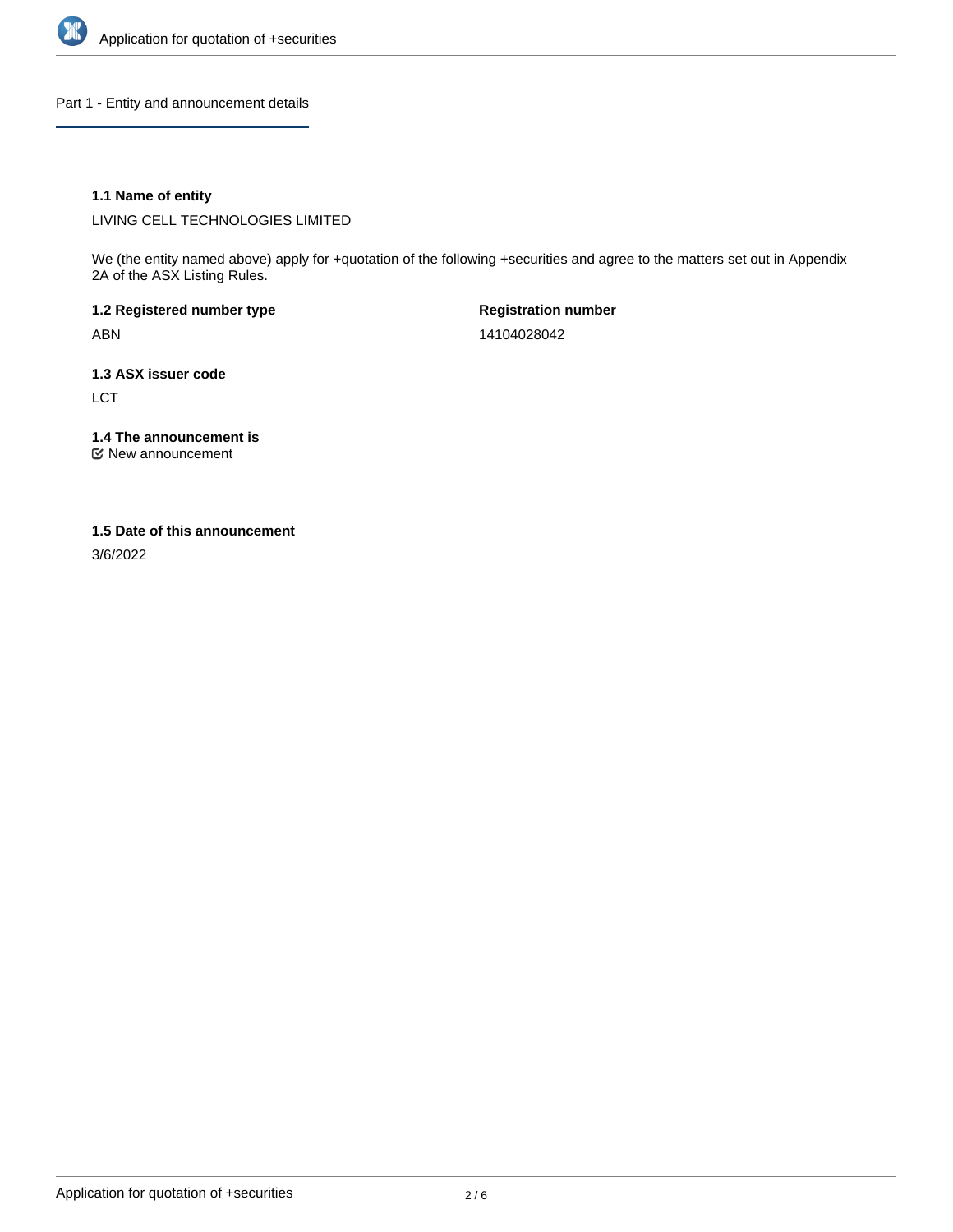

# Part 2 - Type of Issue

# **2.1 The +securities to be quoted are:**

+Securities issued as part of a transaction or transactions previously announced to the market in an Appendix 3B

## **Previous Appendix 3B details:**

| <b>Announcement Date and</b><br>Time | <b>Announcement Title</b>                   | Selected Appendix 3B to submit quotation<br>reguest |
|--------------------------------------|---------------------------------------------|-----------------------------------------------------|
| 31-Mav-2022 08:55                    | New - Proposed issue of securities -<br>LCT | A placement or other type of issue                  |

**2.3a.2 Are there any further issues of +securities yet to take place to complete the transaction(s) referred to in the Appendix 3B?**

No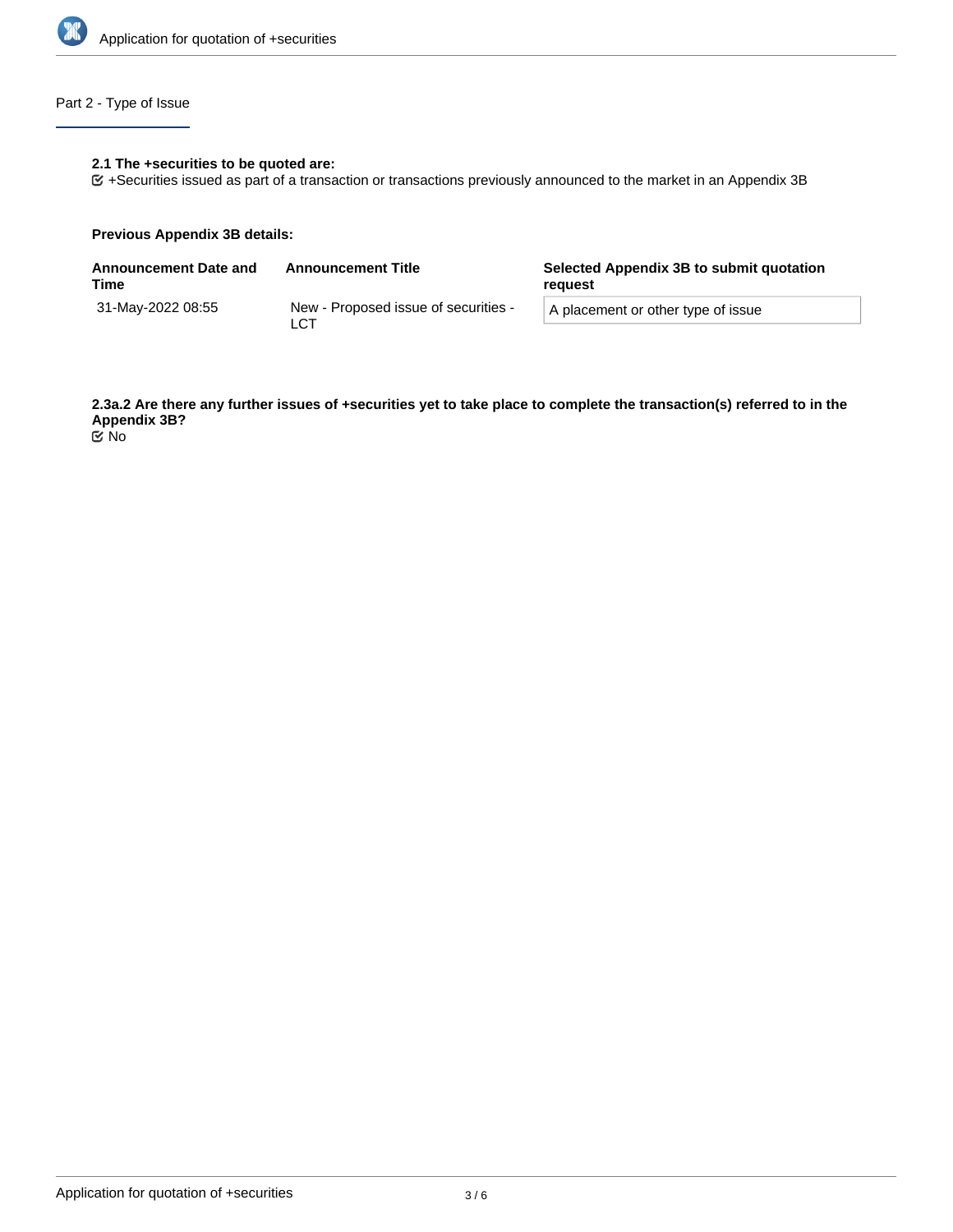

Part 3A - number and type of +securities to be quoted where issue has previously been notified to ASX in an Appendix 3B

## Placement Details

**ASX +security code and description**

LCT : ORDINARY FULLY PAID

**Issue date**

3/6/2022

Distribution Schedule

**Provide a distribution schedule for the new +securities according to the categories set out in the left hand column including the number of recipients and the total percentage of the new +securities held by the recipients in each category.**

| Number of +securities held | <b>Number of holders</b> | Total percentage of +securities held<br>For example, to enter a value of 50%<br>please input as 50.00 |
|----------------------------|--------------------------|-------------------------------------------------------------------------------------------------------|
| $1 - 1,000$                |                          | %                                                                                                     |
| $1,001 - 5,000$            |                          | $\%$                                                                                                  |
| $5,001 - 10,000$           |                          | %                                                                                                     |
| 10,001 - 100,000           |                          | $\%$                                                                                                  |
| 100,001 and over           |                          | $\%$                                                                                                  |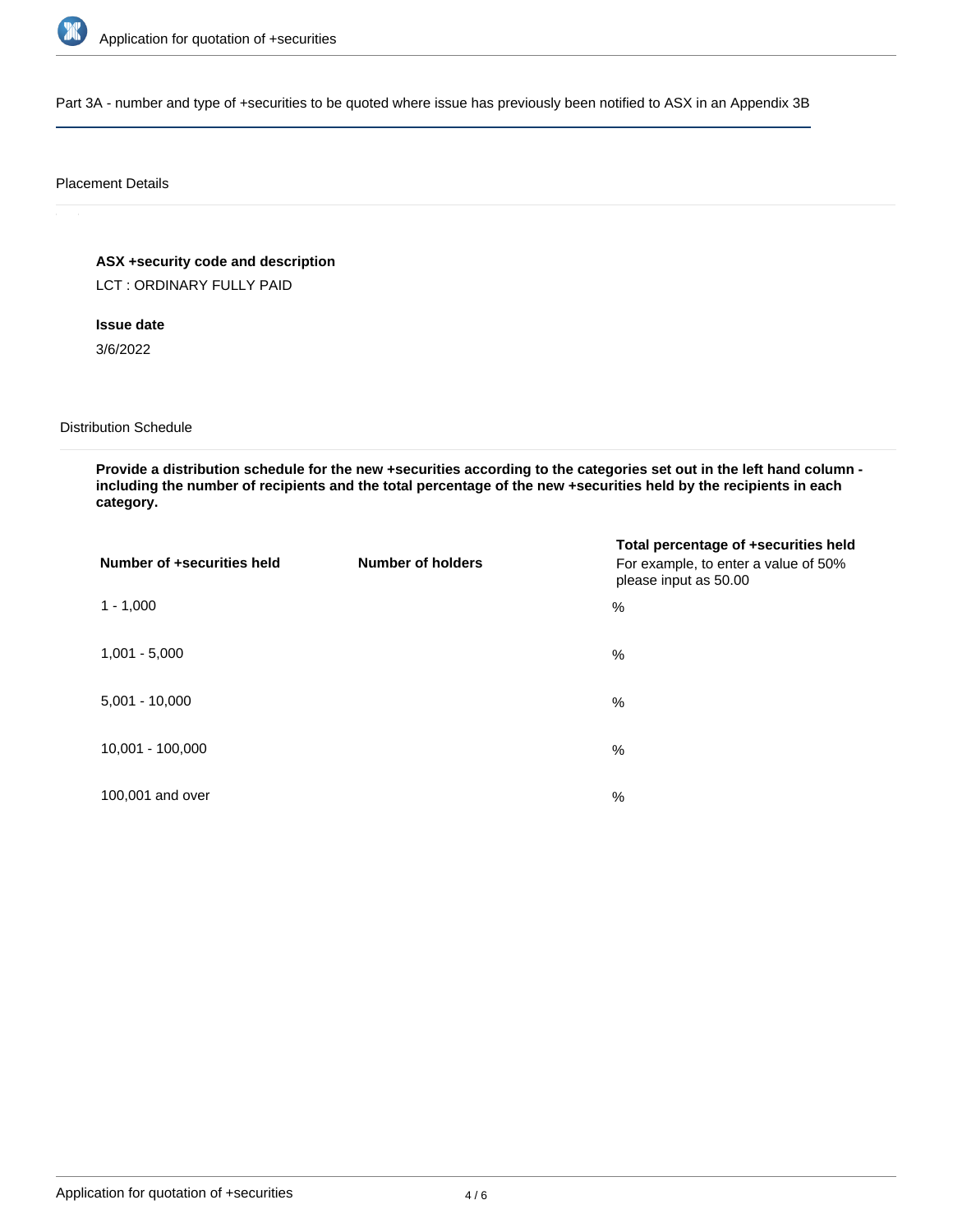

Issue details

| Number of +securities to be quoted<br>257,000,000                                     |                                        |  |  |  |
|---------------------------------------------------------------------------------------|----------------------------------------|--|--|--|
| Are the +securities being issued for a cash consideration?<br>$\mathfrak{C}$ Yes      |                                        |  |  |  |
| In what currency is the cash consideration being paid?                                | What is the issue price per +security? |  |  |  |
| AUD - Australian Dollar                                                               | AUD 0.00500000                         |  |  |  |
| Any other information the entity wishes to provide about the +securities to be quoted |                                        |  |  |  |